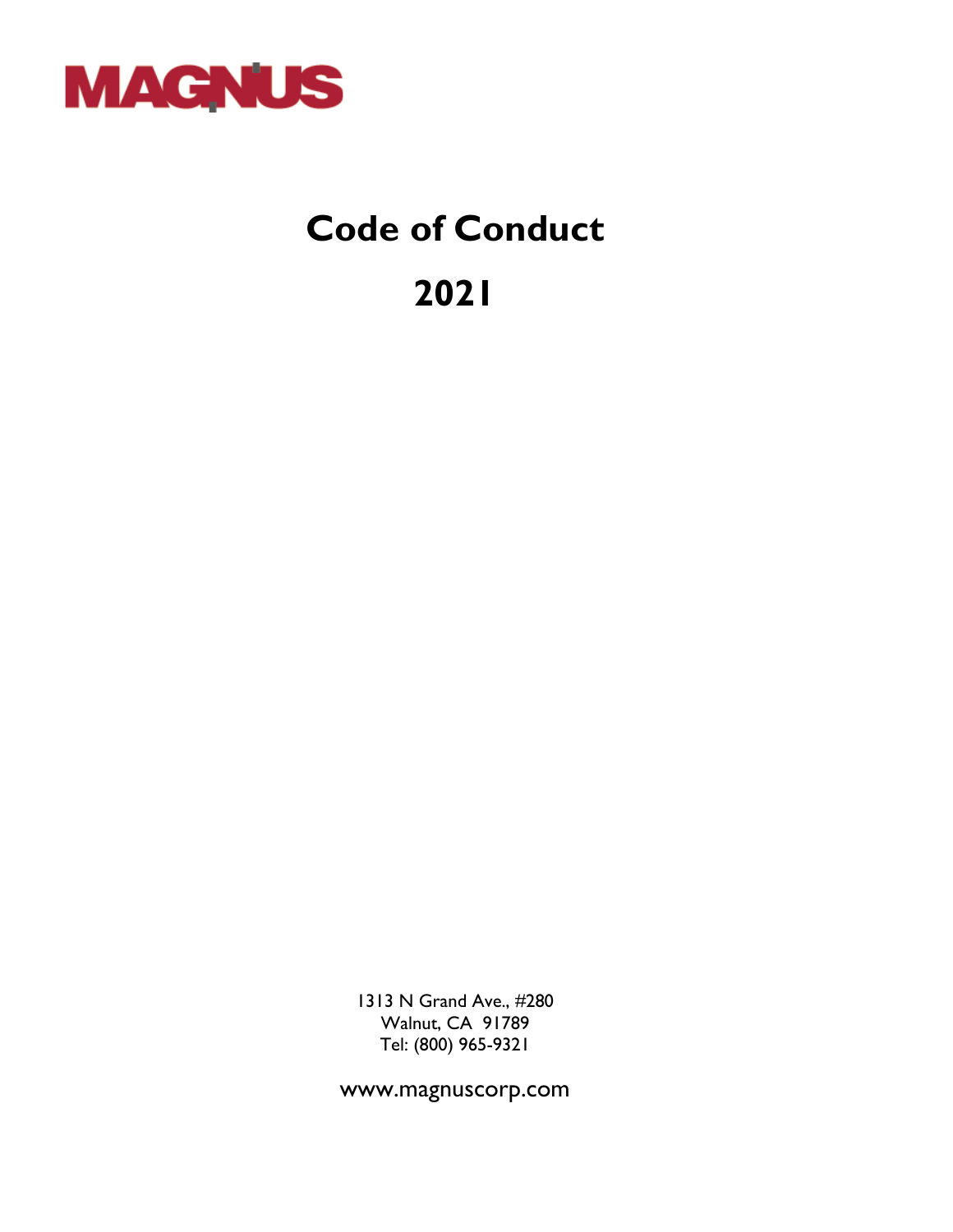# **Table of Contents**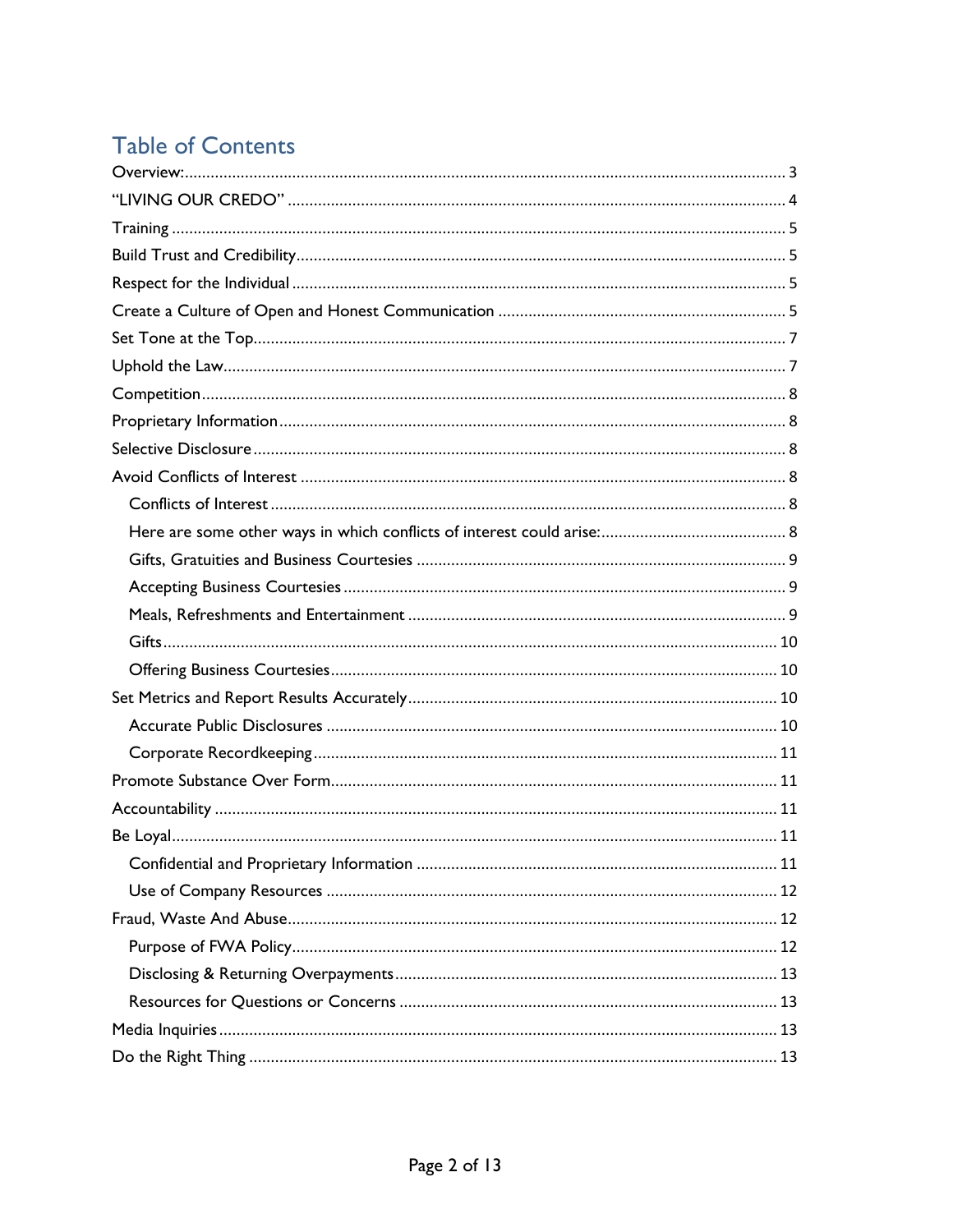### <span id="page-2-0"></span>Overview:

This document explains how MAGNUS intends to conduct its business operations. It sets expectations and requirements for our staff, including officers and employees, and also our contracted business partners and agents including specialty service providers and First Tier, Downstream and Related Entities (FDRs) including their officers, employees, subcontractors and agents. All of the individuals and organizations referred to herein are collectively identified as "Covered Persons". MAGNUS' employees and staff are referred to as "MAGNUS team members."

In addition, this Code sets forth the framework for MAGNUS' Compliance and Fraud Waste and Abuse (FWA) Programs, which are designed to prevent and detect non-compliance and FWA, and to ensure that MAGNUS maintains the highest ethical, business and legal standards in its operations. All Covered Persons are responsible for creating and maintaining an environment in which compliance concerns can be raised, reported, and addressed. Covered Persons are required to adhere to all applicable portions of the Code, and no Covered Person, regardless of position, is exempt from the requirements of the Code.

Each Covered Person shall annually certify, in writing or electronically, that he or she has received, read, understood, and shall abide by this Code. New Covered Persons shall receive the Code and shall complete the required certification upon becoming a Covered Person. In addition, MAGNUS shall, at a minimum, on an annual basis review the Code to determine if revisions are appropriate and shall make any necessary revisions based on such review.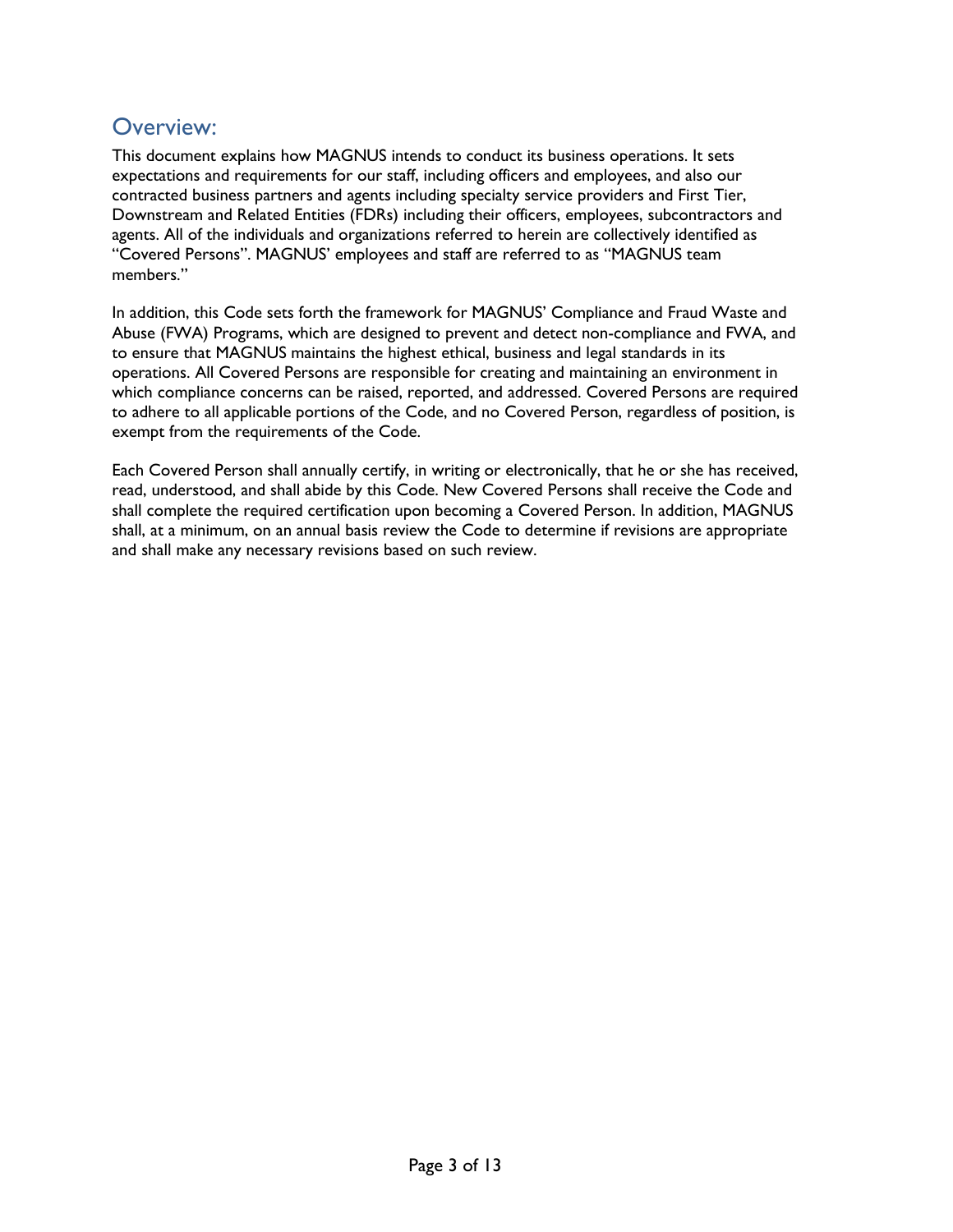

### "LIVING OUR CREDO"

<span id="page-3-0"></span>MAGNUS has carefully developed a strong reputation over many years. We have earned, and continue to maintain, the respect and trust of government officials, corporate decision makers, hospital administrators, researchers and even that of our competitors. This trust and respect is founded on our principles of honesty and fair dealing with all parties with whom we interact, whether they be clients, vendors or employees.

All companies experience failures and it is our goal to avoid them. If they occur, our policy is to acknowledge and learn from them—adjusting our procedures as necessary to ensure they don't recur. This spirit of honesty has a powerful effect on our reputation. We see protecting and improving this reputation as a critical factor in our future success.

The genesis of our philosophy was two conversations with clients a number of years ago. In the first, one of our most ardent supporters suggested we answer a single question—"how many times will a customer allow you to make a mistake before they make a change?" The answer then, as it is now, depends on the relationship we have with the client. A first experience which is poor makes it very likely the client will not come back. A client who has developed a level of trust will be more forgiving. At some point however, even the most loyal clients will leave if errors continue to occur.

In the second conversation, our key contact at one of the nation's largest insurance companies candidly explained her expectations. She said…

*"I expect you to do three things: First, Do what you say you will do. Let me know, as soon as you can, if you can't do what you promised. Second, Don't lie to me. I'm not stupid and, sooner or later, I'll figure it out. Third, Charge what you said you would."*

We have lost customers because of our failure to adhere to these guidelines. Breaking any of these three simple rules harms our relationship with the client and increases the chances that the client will leave—no client, no matter how small, will accept anything less over the long term.

MAGNUS primary goal is to continually act in the best interests of our clients. We evaluate new technology, new techniques and new processes to the best advantage of our clients. We seek to assist our clients in achieving their goals which generally include ensuring that their expenses are minimized while providing effective communications with their clients and business partners. MAGNUS employees and business partners are encouraged to share ideas which can benefit our clients and, through this, establish stronger client bonds for our company. Through these strong client relationships, will achieve multiple benefits, including the security and growth we all desire.

**Yours respectfully,**

ÞŹ

**Richard Antoine, President**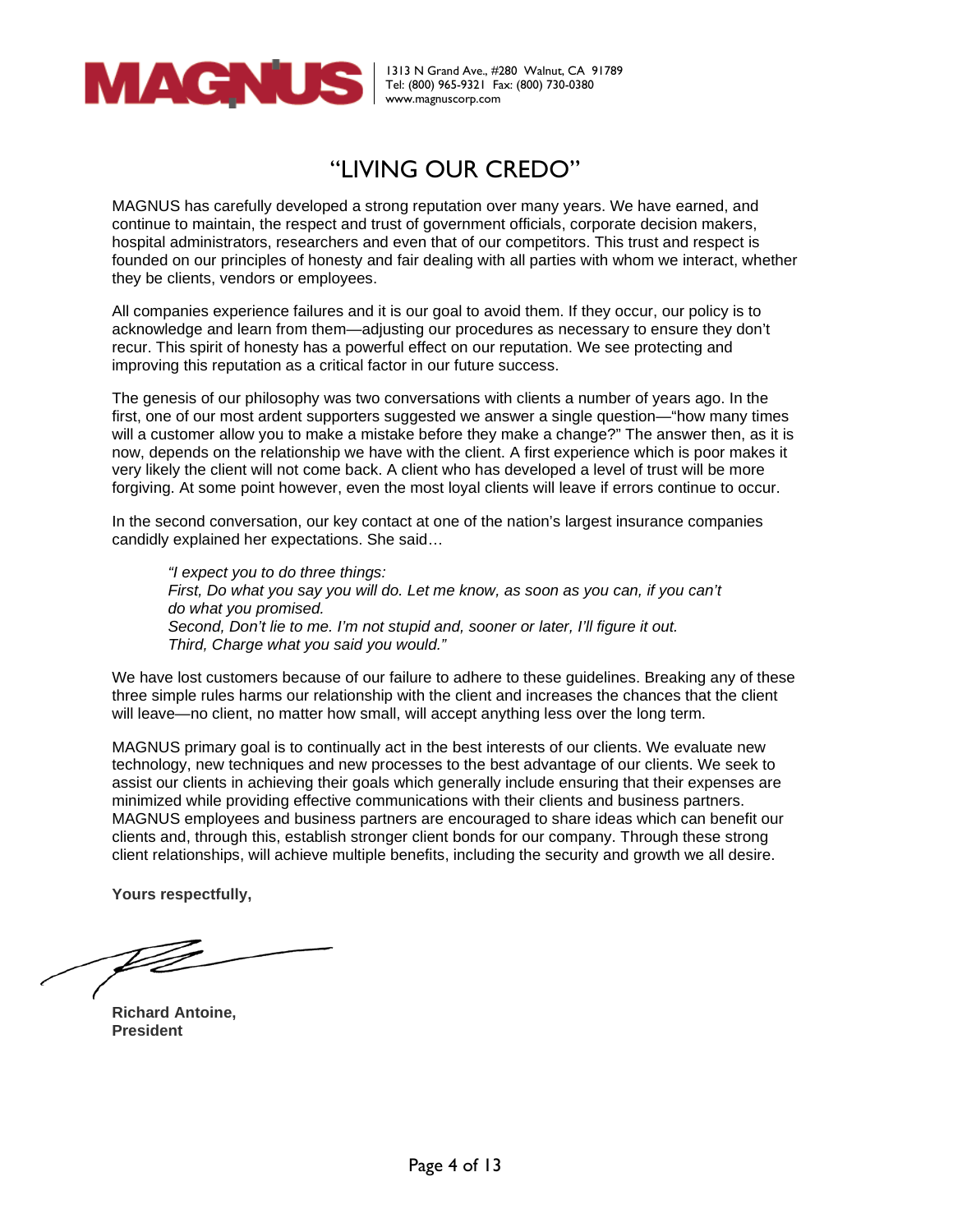# <span id="page-4-0"></span>**Training**

The laws and regulations that govern MAGNUS are complex and change frequently, requiring us to keep current with and refresh our understanding of external expectations and internal policies. For this reason, MAGNUS offers general compliance education, including education on FWA, the Code of Conduct and the Compliance Program for all Covered Persons, as well as training that is specific to particular job functions. This education is provided upon hire for new staff, at the time of contracting for certain contractors and annually thereafter for everyone. Education and training methods may include group presentations, online courses, and other formats. MAGNUS requires all Covered Persons to complete all required compliance training.

# <span id="page-4-1"></span>Build Trust and Credibility

The success of our business is dependent on the trust and confidence we earn from our employees, customers and shareholders. We gain credibility by adhering to our commitments, displaying honesty and integrity and reaching company goals solely through honorable conduct. It is easy to *say* what we must do, but the proof is in our *actions*. Ultimately, we will be judged on what we do.

When considering any action, it is wise to ask: will this build trust and credibility for MAGNUS? Will it help create a working environment in which MAGNUS can succeed over the long term? Is the commitment I am making one I can follow through with? The only way we will maximize trust and credibility is by answering "yes" to those questions and by working every day to build our trust and credibility.

### <span id="page-4-2"></span>Respect for the Individual

We all deserve to work in an environment where we are treated with dignity and respect. MAGNUS is committed to creating such an environment because it brings out the full potential in each of us, which, in turn, contributes directly to our business success. We cannot afford to let anyone's talents go to waste.

MAGNUS is an equal employment/affirmative action employer and is committed to providing a workplace that is free of discrimination of all types from abusive, offensive or harassing behavior. Any employee who feels harassed or discriminated against should report the incident to his or her manager or to the President.

# <span id="page-4-3"></span>Create a Culture of Open and Honest Communication

At MAGNUS everyone should feel comfortable to speak his or her mind, particularly with respect to ethics concerns. Managers have a responsibility to create an open and supportive environment where employees feel comfortable raising such questions. We all benefit tremendously when employees exercise their power to prevent mistakes or wrongdoing by asking the right questions at the right times. Further, Covered Persons must report any actual or suspected violations of this Code: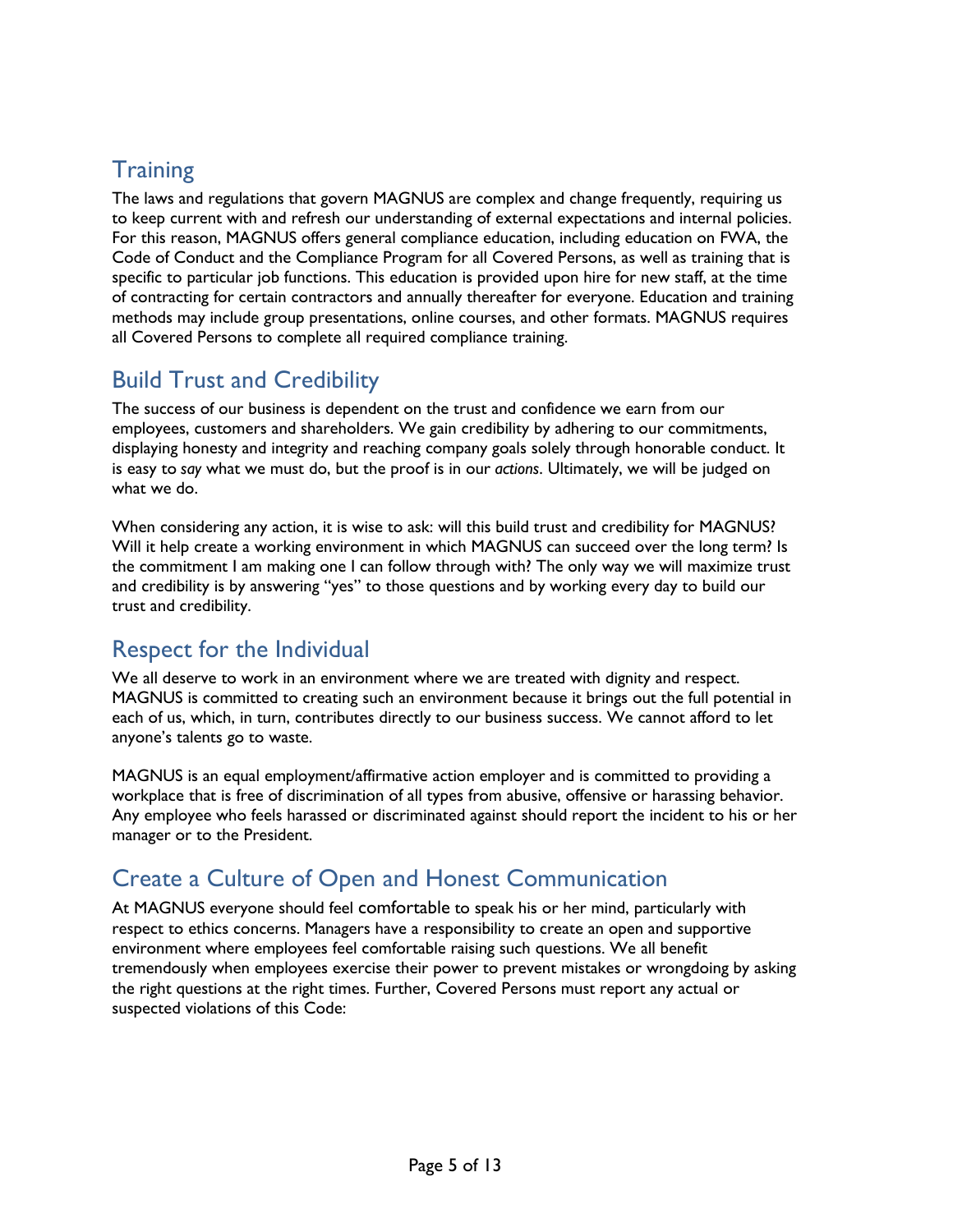

The Compliance Hotline provides you with a confidential and, if desired, anonymous way to raise concerns 24 hours a day, seven days a week. You may choose to remain anonymous, in which case the report will not identify you, although providing your name will assist us in more effectively investigating your concerns. MAGNUS strictly enforces a non-intimidation and nonretaliation policy for concerns raised in good faith.

MAGNUS takes all reports seriously. We will investigate all reported instances of questionable or unethical behavior. We welcome the opportunity to resolve issues that may arise and take steps to prevent them from recurring. All compliance investigations will be conducted and documented in accordance with MAGNUS' compliance Program. Whether conducted internally or by an authorized outside party (e.g. external investigators or outside counsel), we are all expected to fully cooperate and assist in the process. To safeguard the integrity of the investigative process, it is important that you maintain the confidentiality of the investigation-related information, as instructed. MAGNUS team members are not permitted to conduct their own compliance investigations, unless directed to do so by the MAGNUS Compliance officer. We each have an obligation to assist in any compliance investigations and provide information in an open, honest and transparent manner. In every instance where improper behavior is found to have occurred, the company will take appropriate action. We will not tolerate retaliation against employees who raise genuine ethics concerns in good faith.

For your information, MAGNUS's whistleblower policy is as follows:

Our Company is committed to providing a safe and productive work environment, free of threats to the health, safety, and well-being of our workers. These threats include, but are not limited to, harassment, discrimination, violations of health and safety rules, and violence.

Any employee who witnesses or is subject to inappropriate conduct in the workplace may complain to the president or to any Company officer. Any supervisor, manager, or Company officer who receives a complaint about, hears of, or witnesses any inappropriate conduct is required to immediately notify the president. Inappropriate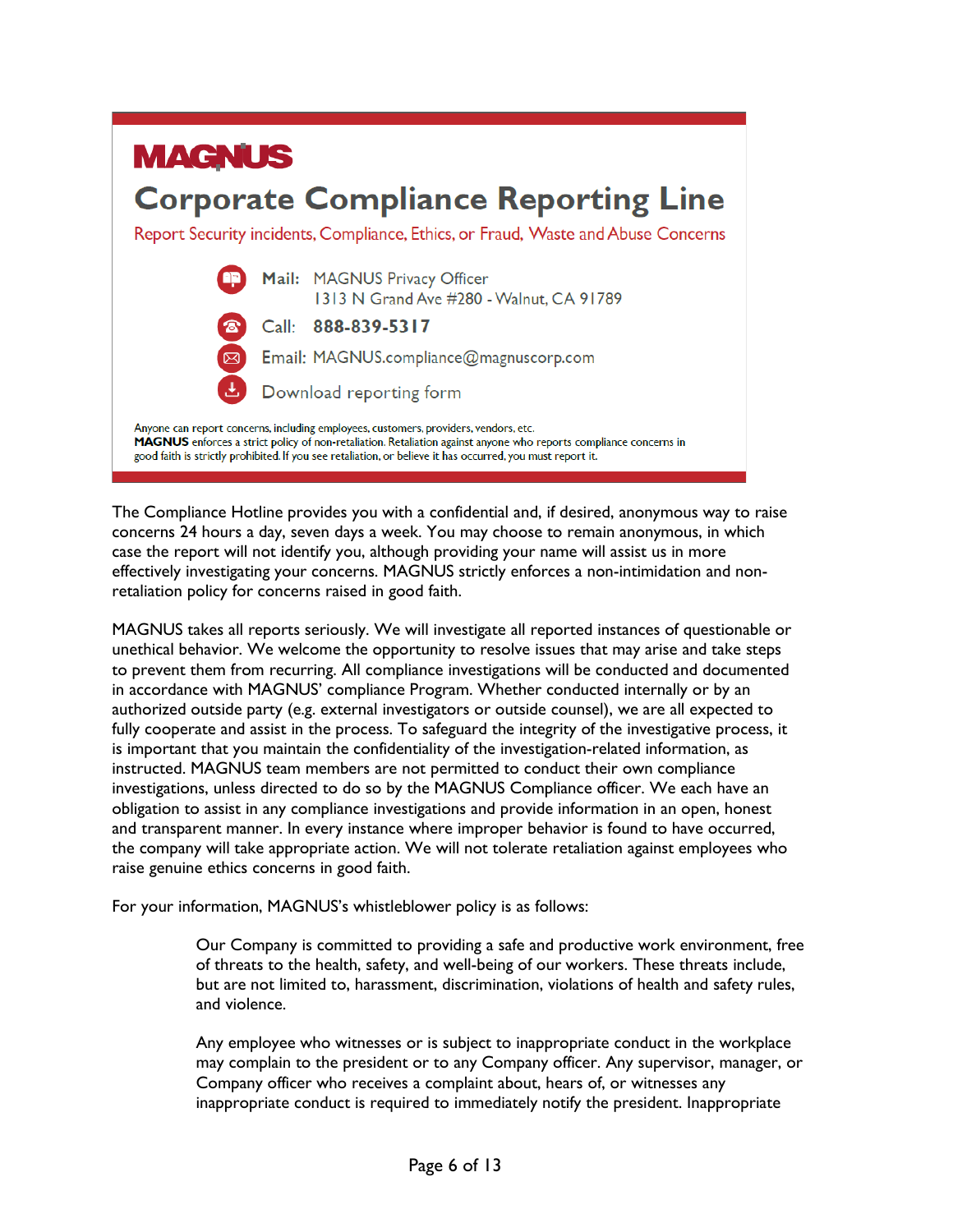conduct includes any conduct prohibited by our policies about harassment, discrimination, discipline, workplace violence, health and safety, wages and hours, and drug and alcohol use. In addition, we encourage employees to come forward with any workplace complaint, even if the subject of the complaint is not explicitly covered by our written policies.

We encourage you to come forward with complaints immediately, so we can take whatever action is needed to handle the problem. Once a complaint has been made, the president will determine how to handle it. For serious complaints, we will immediately conduct a complete and impartial investigation.

We expect all employees to cooperate fully in Company investigations by, for example, answering questions completely and honestly and giving the investigator all documents and other material that might be relevant. All complaints will be handled as confidentially as possible. When the investigation is complete, the company will take corrective action, if appropriate.

We will not engage in or allow retaliation against any employee who makes a good faith complaint or participates in an investigation. If you believe that you are being subjected to any kind of negative treatment because you made or were questioned about a complaint, report the conduct immediately to the president.

Employees are encouraged, in the first instance, to address such issues with their managers or the HR manager, as most problems can be resolved swiftly. If for any reason that is not possible or if an employee is not comfortable raising the issue with his or her manager or HR, MAGNUS's President operates with an open-door policy.

### <span id="page-6-0"></span>Set Tone at the Top

Management has the added responsibility for demonstrating, through their actions, the importance of this Code. In any business, ethical behavior does not simply happen; it is the product of clear and direct communication of behavioral expectations, modeled from the top and demonstrated by example. Again, ultimately, our actions are what matters.

To make our Code work, managers must be responsible for promptly addressing ethical questions or concerns raised by employees and for taking the appropriate steps to deal with such issues. Managers should not consider employees' ethics concerns as threats or challenges to their authority, but rather as another encouraged form of business communication. At MAGNUS, we want the ethics dialogue to become a natural part of daily work.

# <span id="page-6-1"></span>Uphold the Law

MAGNUS's commitment to integrity begins with complying with laws, rules and regulations where we do business. Further, each of us must have an understanding of the company policies, laws, rules and regulations that apply to our specific roles. If we are unsure of whether a contemplated action is permitted by law or MAGNUS policy, we should seek the advice from the resource expert. We are responsible for preventing violations of law and for speaking up if we see possible violations.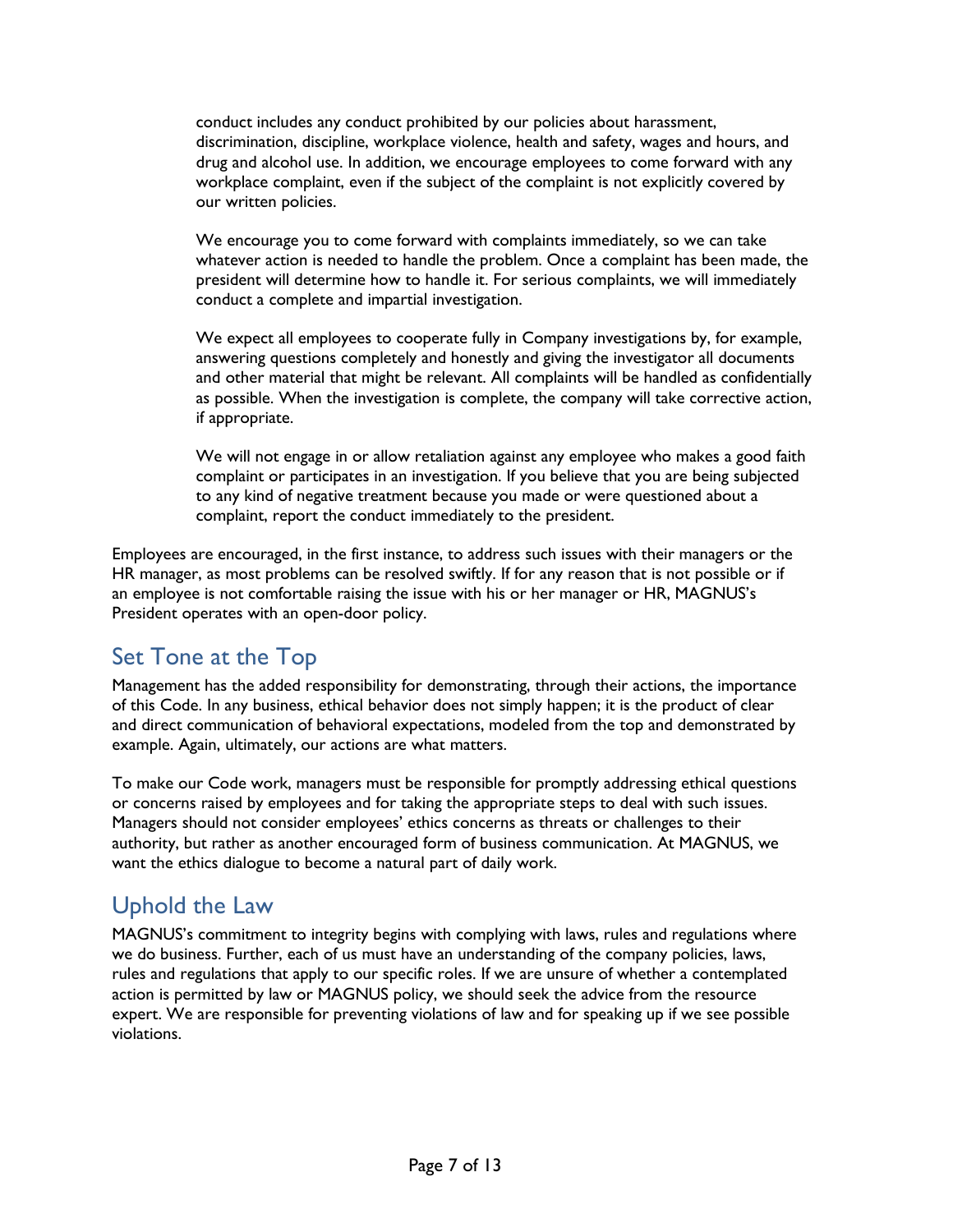# <span id="page-7-0"></span>**Competition**

We are dedicated to ethical, fair and vigorous competition. We will sell MAGNUS products and services based on their merit, superior quality, functionality and competitive pricing. We will make independent pricing and marketing decisions and will not improperly cooperate or coordinate our activities with our competitors. We will not offer or solicit improper payments or gratuities in connection with the purchase of goods or services for MAGNUS or the sales of its products or services, nor will we engage or assist in unlawful boycotts of particular customers.

# <span id="page-7-1"></span>Proprietary Information

It is important that we respect the property rights of others. We will not acquire or seek to acquire improper means of a competitor's trade secrets or other proprietary or confidential information. We will not engage in unauthorized use, copying, distribution or alteration of software or other intellectual property.

### <span id="page-7-2"></span>Selective Disclosure

We will not selectively disclose (whether in one-on-one or small discussions, meetings, presentations, proposals or otherwise) any material nonpublic information with respect to MAGNUS or its clients, their securities, business operations, plans, financial condition, results of operations or any development plan. We should be particularly vigilant when making presentations or proposals to customers to ensure that our presentations do not contain material nonpublic information.

# <span id="page-7-3"></span>Avoid Conflicts of Interest

#### <span id="page-7-4"></span>Conflicts of Interest

We must avoid any relationship or activity that might impair, or even appear to impair, our ability to make objective and fair decisions when performing our jobs. At times, we may be faced with situations where the business actions we take on behalf of MAGNUS may conflict with our own personal or family interests because of the course of action that is best for us personally may not also be the best course of action for MAGNUS. We owe a duty to MAGNUS to advance its legitimate interests when the opportunity to do so arises. We must never use MAGNUS property or information for personal gain or personally take for ourselves any opportunity that is discovered through our position with MAGNUS.

#### <span id="page-7-5"></span>Here are some other ways in which conflicts of interest could arise:

- 1. Being employed (you or a close family member) by, or acting as a consultant to, a competitor or potential competitor, supplier or contractor, regardless of the nature of the employment, while you are employed with MAGNUS.
- 2. Hiring or supervising family members or closely related persons.
- 3. Serving as a board member for an outside commercial company or organization.
- 4. Owning or having a substantial interest in a competitor, supplier or contractor.
- 5. Having a personal interest, financial interest or potential gain in any MAGNUS transaction.
- 6. Placing company business with a firm owned or controlled by a MAGNUS employee or his or her family.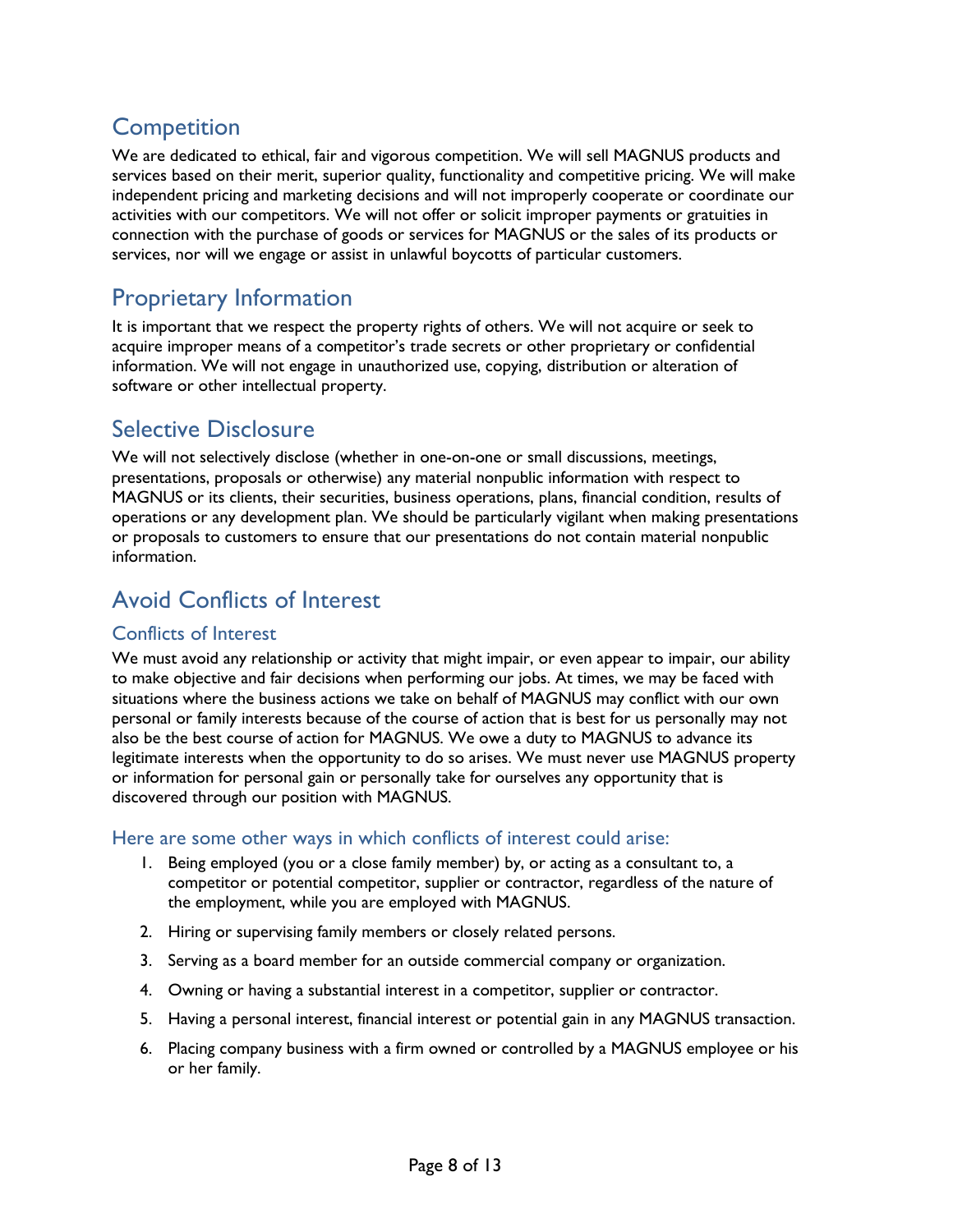7. Accepting gifts, discounts, favors or services from a customer/potential customer, competitor or supplier, unless equally available to all MAGNUS employees.

Determining whether a conflict of interest exists is not always easy to do. Employees with a conflict of interest question should seek advice from management. Before engaging in any activity, transaction or relationship that might give rise to a conflict of interest, employees must seek review from their managers or the President.

### <span id="page-8-0"></span>Gifts, Gratuities and Business Courtesies

MAGNUS is committed to competing solely on a merit of our products and services. We should avoid any actions that create a perception that favorable treatment of MAGNUS by outside entities was sought, received or given in exchange for personal business courtesies. Business courtesies include gifts, gratuities, meals, refreshments, entertainment or other benefits from persons or companies with whom MAGNUS does or may do business. We will neither give nor accept business courtesies that constitute, or could reasonably be perceived as constituting, unfair business inducements that would violate law, regulation or polices of MAGNUS or customers, or would cause embarrassment or reflect negatively on MAGNUS's reputation.

### <span id="page-8-1"></span>Accepting Business Courtesies

Most business courtesies offered to us in the course of our employment are offered because of our positions at MAGNUS. We should not feel any entitlement to accept and keep a business courtesy. Although we may not use our position at MAGNUS to obtain business courtesies, and we must never ask for them, we may accept unsolicited business courtesies that promote successful working relationships and good will with the firms that MAGNUS maintains or may establish a business relationship with.

Employees who award contracts or who can influence the allocation of business, who create specifications that result in the placement of business or who participate in negotiation of contracts must be particularly careful to avoid actions that create the appearance of favoritism or that may adversely affect the company's reputation for impartiality and fair dealing. The prudent course is to refuse a courtesy from a supplier when MAGNUS is involved in choosing or reconfirming a supplier or under circumstances that would create an impression that offering courtesies is the way to obtain MAGNUS business.

#### <span id="page-8-2"></span>Meals, Refreshments and Entertainment

We may accept occasional meals, refreshments, entertainment and similar business courtesies that are shared with the person who has offered to pay for the meal or entertainment, provided that:

- They are not inappropriately lavish or excessive.
- The courtesies are not frequent and do not reflect a pattern of frequent acceptance of courtesies from the same person or entity.
- The courtesy does not create the appearance of an attempt to influence business decisions, such as accepting courtesies or entertainment from a supplier whose contract is expiring in the near future.
- The employee accepting the business courtesy would not feel uncomfortable discussing the courtesy with his or her manager or co-worker or having the courtesies known by the public.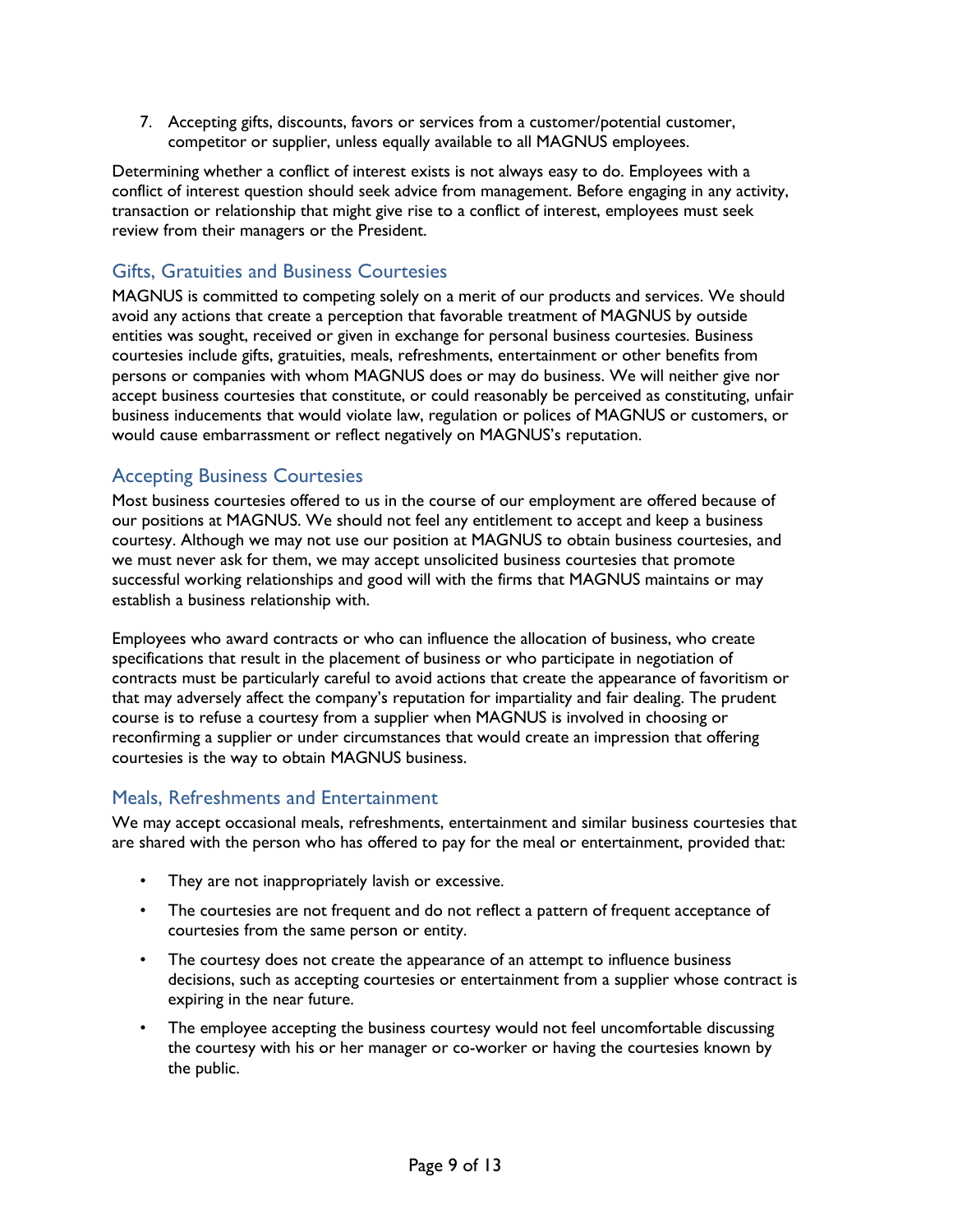#### <span id="page-9-0"></span>**Gifts**

Employees may accept unsolicited gifts, other than money, that conform to the reasonable ethical practices of the marketplace, including:

- Flowers, fruit baskets and other modest presents that commemorate a special occasion.
- Gifts of nominal value, such as calendars, pens, mugs, caps and t-shirts (or other novelty, advertising or promotional items).

Generally, employees may not accept compensation, honoraria or money of any amount from entities with whom MAGNUS does or may do business. Tangible gifts (including tickets to a sporting or entertainment event) that have a market value greater than \$100 may not be accepted unless approval is obtained from management.

Employees with questions about accepting business courtesies should talk to their managers or the HR department.

#### <span id="page-9-1"></span>Offering Business Courtesies

Any employee who offers a business courtesy must assure that it cannot reasonably be interpreted as an attempt to gain an unfair business advantage or otherwise reflect negatively upon MAGNUS. An employee may never use personal funds or resources to do something that cannot be done with MAGNUS resources. Accounting for business courtesies must be done in accordance with approved company procedures.

Other than to our government customers, for whom special rules apply, we may provide nonmonetary gifts (i.e., company logo apparel or similar promotional items) to our customers. Further, management may approve other courtesies, including meals, refreshments or entertainment of reasonable value, provided that:

- The practice does not violate any law or regulation or the standards of conduct of the recipient's organization.
- The business courtesy is consistent with industry practice, is infrequent in nature and is not lavish.
- The business courtesy is properly reflected on the books and records of MAGNUS.

### <span id="page-9-2"></span>Set Metrics and Report Results Accurately

#### <span id="page-9-3"></span>Accurate Public Disclosures

We will make certain that all disclosures made in financial reports and public documents are full, fair, accurate, timely and understandable. This obligation applies to all employees, including all financial executives, with any responsibility for the preparation for such reports, including drafting, reviewing and signing or certifying the information contained therein. No business goal of any kind is ever an excuse for misrepresenting facts or falsifying records.

Employees should inform Executive Management and the HR department if they learn that information in any filing or public communication was untrue or misleading at the time it was made or if subsequent information would affect a similar future filing or public communication.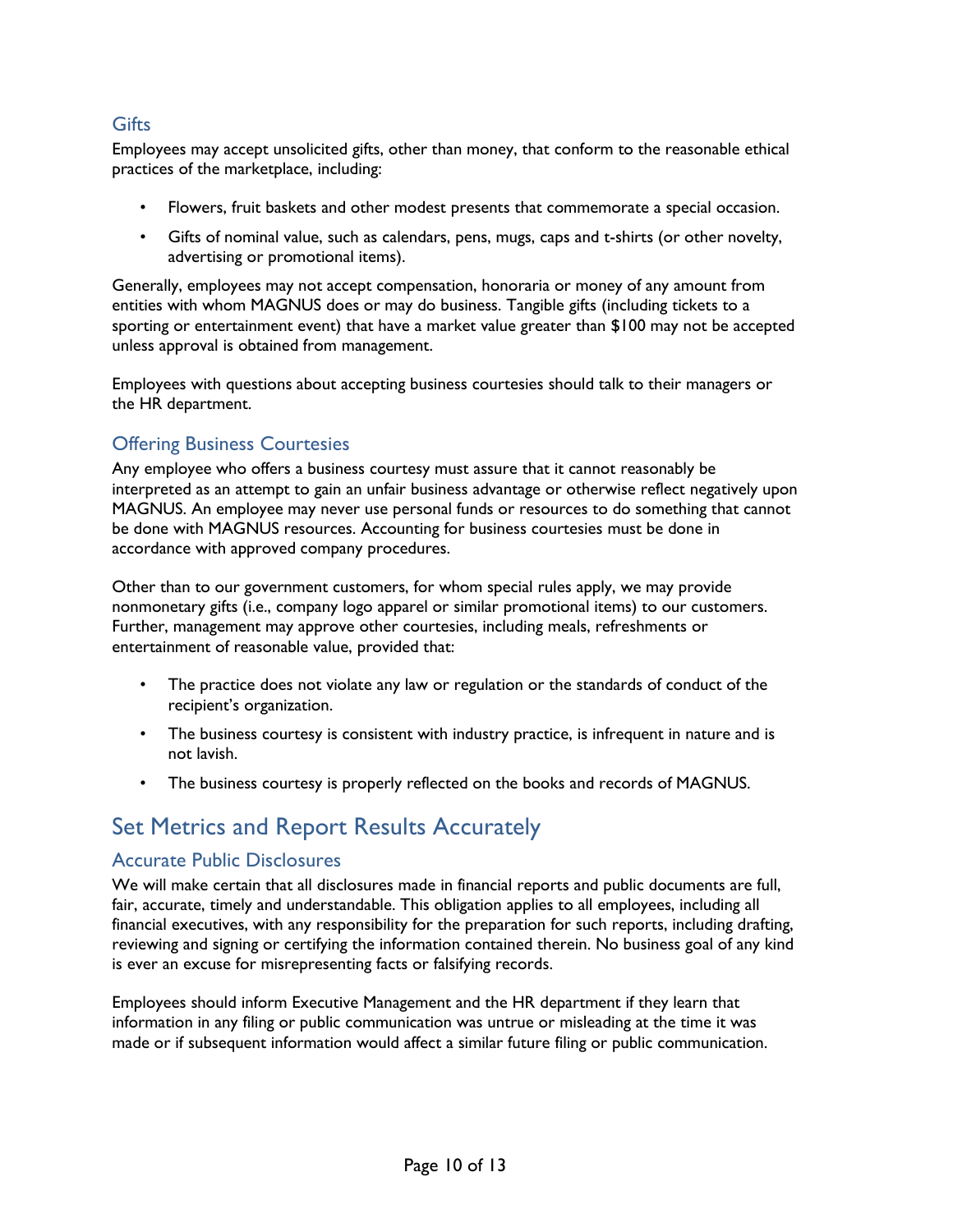### <span id="page-10-0"></span>Corporate Recordkeeping

We create, retain and dispose of our company records as part of our normal course of business in compliance with all MAGNUS policies and guidelines, as well as all regulatory and legal requirements.

All corporate records must be true, accurate and complete, and company data must be promptly and accurately entered in our books in accordance with MAGNUS's and other applicable accounting principles.

We must not improperly influence, manipulate or mislead any authorized audit, nor interfere with any auditor engaged to perform an internal independent audit of MAGNUS books, records, processes or internal controls.

### <span id="page-10-1"></span>Promote Substance Over Form

At times, we are all faced with decisions we would rather not have to make and issues we would prefer to avoid. Sometimes, we hope that if we avoid confronting a problem, it will simply go away.

At MAGNUS, we must have the courage to tackle the tough decisions and make difficult choices, secure in the knowledge that MAGNUS is committed to doing the right thing. At times this will mean doing more than simply what the law requires. Merely because we can pursue a course of action does not mean we *should* do so.

Although MAGNUS's guiding principles cannot address every issue or provide answers to every dilemma, they can define the spirit in which we intend to do business and should guide us in our daily conduct.

### <span id="page-10-2"></span>Accountability

Each of us is responsible for knowing and adhering to the values and standards set forth in this Code and for raising questions if we are uncertain about company policy. If we are concerned whether the standards are being met or are aware of violations of the Code, we must contact the HR department.

MAGNUS takes seriously the standards set forth in this Code, and violations are cause for disciplinary action up to and including termination of employment.

### <span id="page-10-3"></span>Be Loyal

#### <span id="page-10-4"></span>Confidential and Proprietary Information

Integral to MAGNUS's business success is our protection of confidential company information, as well as nonpublic information entrusted to us by employees, customers and other business partners. Confidential and proprietary information includes such things as pricing and financial data, customer names/addresses or nonpublic information about other companies, including current or potential supplier and vendors. We will not disclose confidential and nonpublic information without a valid business purpose and proper authorization.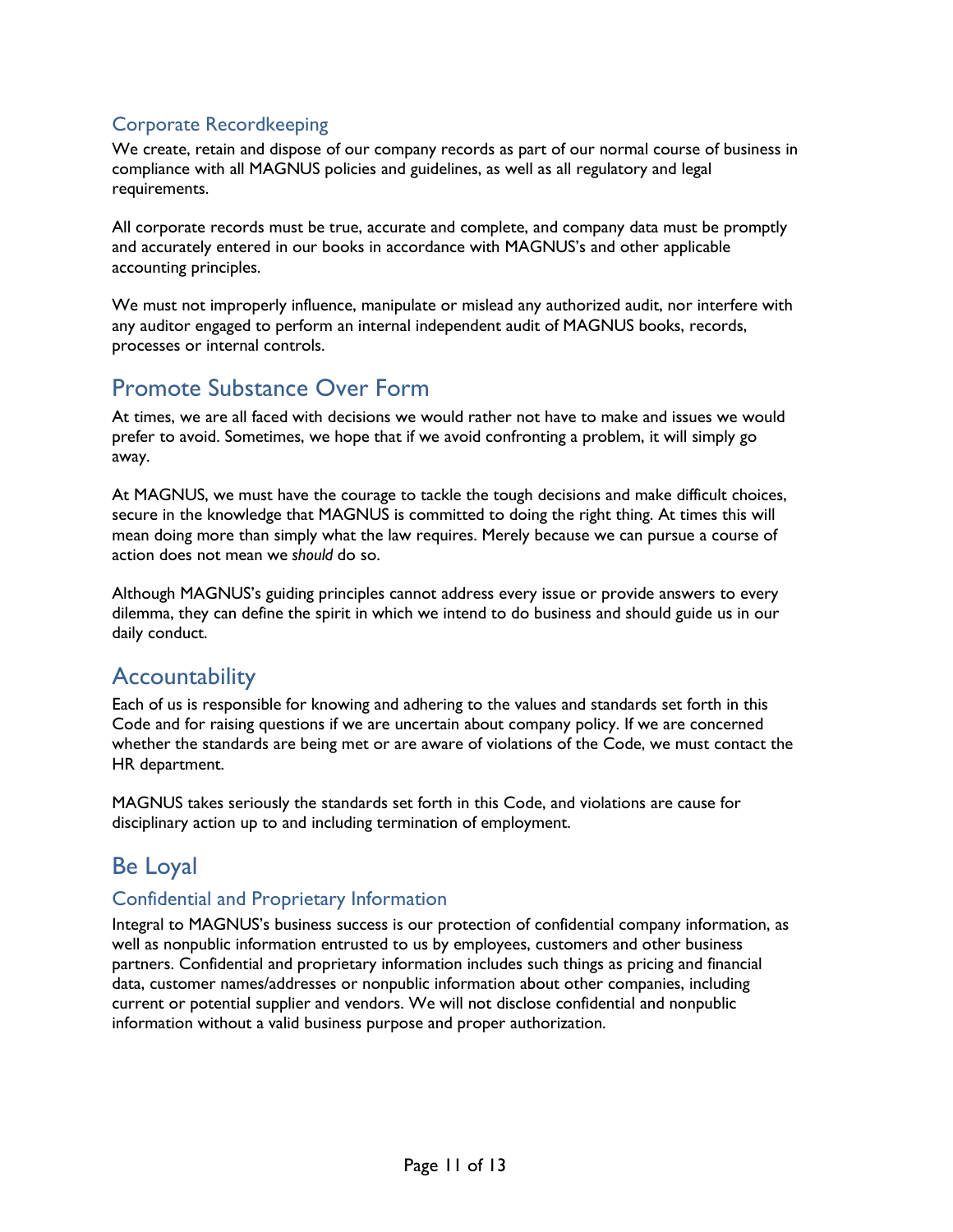### <span id="page-11-0"></span>Use of Company Resources

Company resources, including time, material, equipment and information, are provided for company business use. Nonetheless, occasional personal use is permissible as long as it does not affect job performance or cause a disruption to the workplace.

Employees and those who represent MAGNUS are trusted to behave responsibly and use good judgment to conserve company resources. Managers are responsible for the resources assigned to their departments and are empowered to resolve issues concerning their proper use.

Generally, we will not use company equipment such as computers, copiers and fax machines in the conduct of an outside business or in support of any religious, political or other outside daily activity, except for company-requested support to nonprofit organizations. We will not solicit contributions nor distribute non-work-related materials during work hours.

In order to protect the interests of the MAGNUS network and our fellow employees, MAGNUS reserves the right to monitor or review all data and information contained on an employee's company-issued computer or electronic device, the use of the Internet or MAGNUS's intranet. We will not tolerate the use of company resources to create, access, store, print, solicit or send any materials that are harassing, threatening, abusive, sexually explicit or otherwise offensive or inappropriate.

Questions about the proper use of company resources should be directed to your manager.

### <span id="page-11-1"></span>Fraud, Waste And Abuse

#### <span id="page-11-2"></span>Purpose of FWA Policy

FWA are significant concerns of all health care organizations. Combating FWA in all forms is our legal and ethical obligation, and it is essentially linked to our ability to provide services of the highest quality to the LEP community we hope to serve. MAGNUS and all Covered Persons must constantly be vigilant in preventing, detecting and remediating the various types of FWA, and Covered Persons must promptly report any activity that is suspected of being fraudulent, wasteful or abusive. This is not only expected by our members and clients in order to keep health care affordable, it is also required by the federal and state governments.

- **Fraud:** Fraud is an intentional misrepresentation of a known fact made for the purpose of obtaining a benefit or financial gain. Fraud encompasses an array of irregularities and illegal acts characterized by intentional deception. These include, but are not limited to, theft, embezzlement, and bribery, misappropriations, falsifying records, forgery or alteration of documents, kickbacks, destruction or removal of property.
- **Waste**: Waste includes any practice that results in an unnecessary use or consumption of financial or medical resources. Waste does not necessarily involve personal gain, but often signifies poor management decisions, practices or controls.
- **Abuse**: Abuse is a practice that is inconsistent with accepted business, financial, or medical practices or standards and that results in unnecessary costs or reimbursement.

The failure of any MAGNUS team member to properly and timely identify and address FWA may subject MAGNUS to substantial legal, financial, brand and reputation risks. MAGNUS team